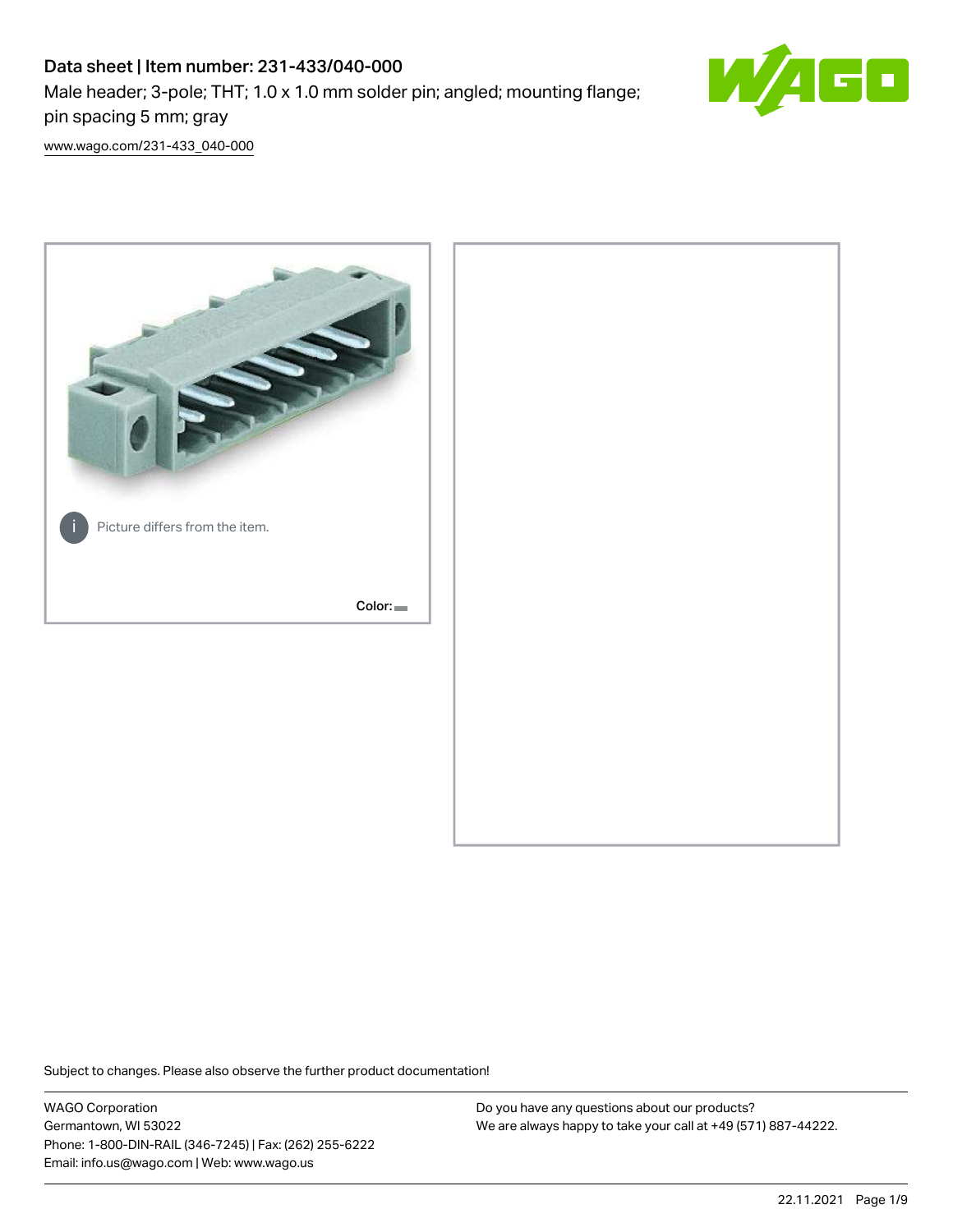

Dimensions in mm

 $L =$  (pole no.  $-1$ ) x pin spacing  $+8.2$  mm

#### Item description

- **Horizontal or vertical PCB mounting via straight or angled solder pins**
- **Pin cross-section: 1 x 1 mm**
- $\blacksquare$ With coding fingers

## Data Notes

Safety information 1 The MCS – MULTI CONNECTION SYSTEM includes connectors

Subject to changes. Please also observe the further product documentation!  $\nu$ 

WAGO Corporation Germantown, WI 53022 Phone: 1-800-DIN-RAIL (346-7245) | Fax: (262) 255-6222 Email: info.us@wago.com | Web: www.wago.us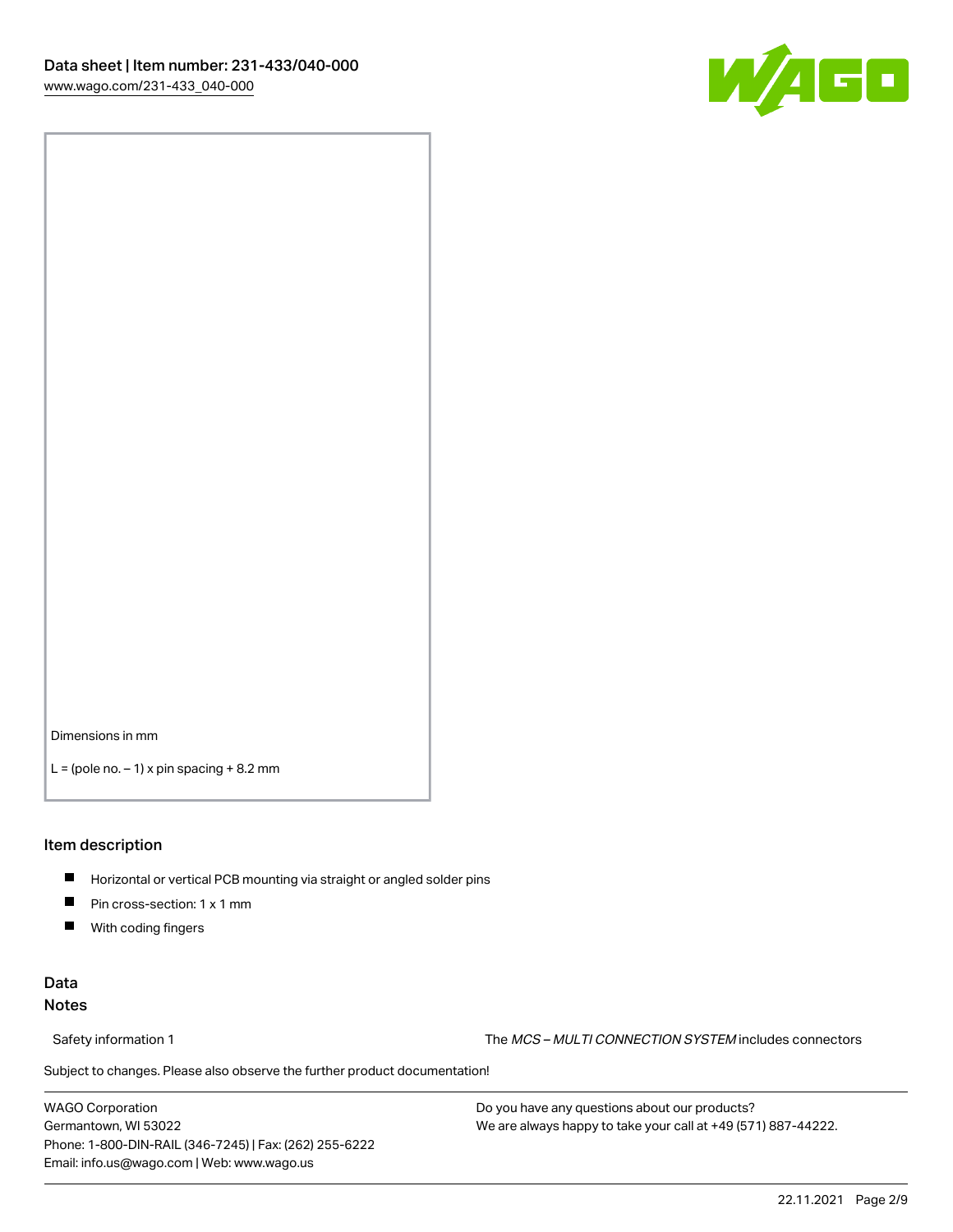

without breaking capacity in accordance with DIN EN 61984. When

|           | used as intended, these connectors must not be connected<br>/disconnected when live or under load. The circuit design should<br>ensure header pins, which can be touched, are not live when<br>unmated.                                                             |
|-----------|---------------------------------------------------------------------------------------------------------------------------------------------------------------------------------------------------------------------------------------------------------------------|
| Variants: | Other pole numbers<br>3.8 mm pin projection for male headers with straight solder pins<br>Gold-plated or partially gold-plated contact surfaces<br>Other versions (or variants) can be requested from WAGO Sales or<br>configured at https://configurator.wago.com/ |

## Electrical data

## IEC Approvals

| Ratings per                 | IEC/EN 60664-1                                            |
|-----------------------------|-----------------------------------------------------------|
| Rated voltage (III / 3)     | 320 V                                                     |
| Rated surge voltage (III/3) | 4 <sub>k</sub> V                                          |
| Rated voltage (III/2)       | 320 V                                                     |
| Rated surge voltage (III/2) | 4 <sub>k</sub> V                                          |
| Nominal voltage (II/2)      | 630 V                                                     |
| Rated surge voltage (II/2)  | 4 <sub>k</sub> V                                          |
| Rated current               | 12A                                                       |
| Legend (ratings)            | (III / 2) ≙ Overvoltage category III / Pollution degree 2 |

## UL Approvals

| Approvals per                  | UL 1059 |
|--------------------------------|---------|
| Rated voltage UL (Use Group B) | 300 V   |
| Rated current UL (Use Group B) | 10 A    |
| Rated voltage UL (Use Group D) | 300 V   |
| Rated current UL (Use Group D) | 10 A    |

## Ratings per UL

| Rated voltage UL 1977 | 600 V |
|-----------------------|-------|
| Rated current UL 1977 |       |

## CSA Approvals

| Approvals per                   | ~~    |
|---------------------------------|-------|
| Rated voltage CSA (Use Group B) | 3UU 1 |

Subject to changes. Please also observe the further product documentation!

| <b>WAGO Corporation</b>                                | Do you have any questions about our products?                 |
|--------------------------------------------------------|---------------------------------------------------------------|
| Germantown, WI 53022                                   | We are always happy to take your call at +49 (571) 887-44222. |
| Phone: 1-800-DIN-RAIL (346-7245)   Fax: (262) 255-6222 |                                                               |
| Email: info.us@wago.com   Web: www.wago.us             |                                                               |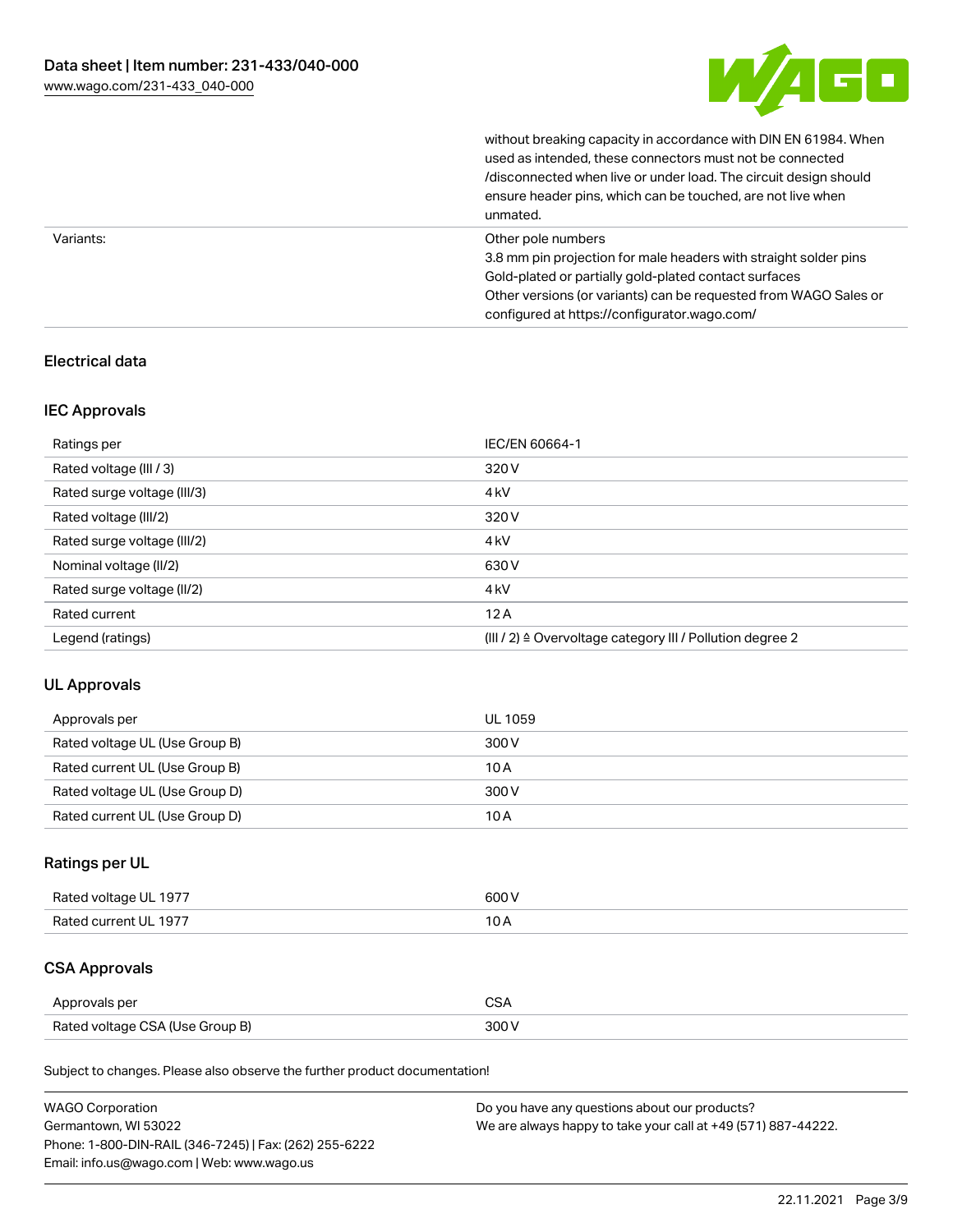[www.wago.com/231-433\\_040-000](http://www.wago.com/231-433_040-000)



| Rated current CSA (Use Group B) | 10 A  |
|---------------------------------|-------|
| Rated voltage CSA (Use Group D) | 300 V |
| Rated current CSA (Use Group D) | 10 A  |

#### Connection data

| Total number of potentials |  |
|----------------------------|--|
| Number of connection types |  |
| Number of levels           |  |

## Connection 1

| Number of poles |  |
|-----------------|--|

## Physical data

| Pin spacing                          | 5 mm / 0.197 inch    |
|--------------------------------------|----------------------|
| Width                                | 27.8 mm / 1.094 inch |
| Height                               | 12.2 mm / 0.48 inch  |
| Height from the surface              | 8.4 mm / 0.331 inch  |
| Depth                                | 12 mm / 0.472 inch   |
| Solder pin length                    | 3.8 <sub>mm</sub>    |
| Solder pin dimensions                | $1 \times 1$ mm      |
| Drilled hole diameter with tolerance | $1.4$ $(+0.1)$ mm    |

#### Mechanical data

| Mounting type | Mounting flange       |
|---------------|-----------------------|
| Mounting type | Feed-through mounting |
|               | Panel mounting        |

## Plug-in connection

| Contact type (pluggable connector) | Male connector/plug |
|------------------------------------|---------------------|
| Connector (connection type)        | for PCB             |
| Mismating protection               | No                  |
| Mating direction to the PCB        | 0°                  |
| Locking of plug-in connection      | Without             |

## PCB contact

PCB Contact THT

Subject to changes. Please also observe the further product documentation!

| <b>WAGO Corporation</b>                                | Do you have any questions about our products?                 |
|--------------------------------------------------------|---------------------------------------------------------------|
| Germantown, WI 53022                                   | We are always happy to take your call at +49 (571) 887-44222. |
| Phone: 1-800-DIN-RAIL (346-7245)   Fax: (262) 255-6222 |                                                               |
| Email: info.us@wago.com   Web: www.wago.us             |                                                               |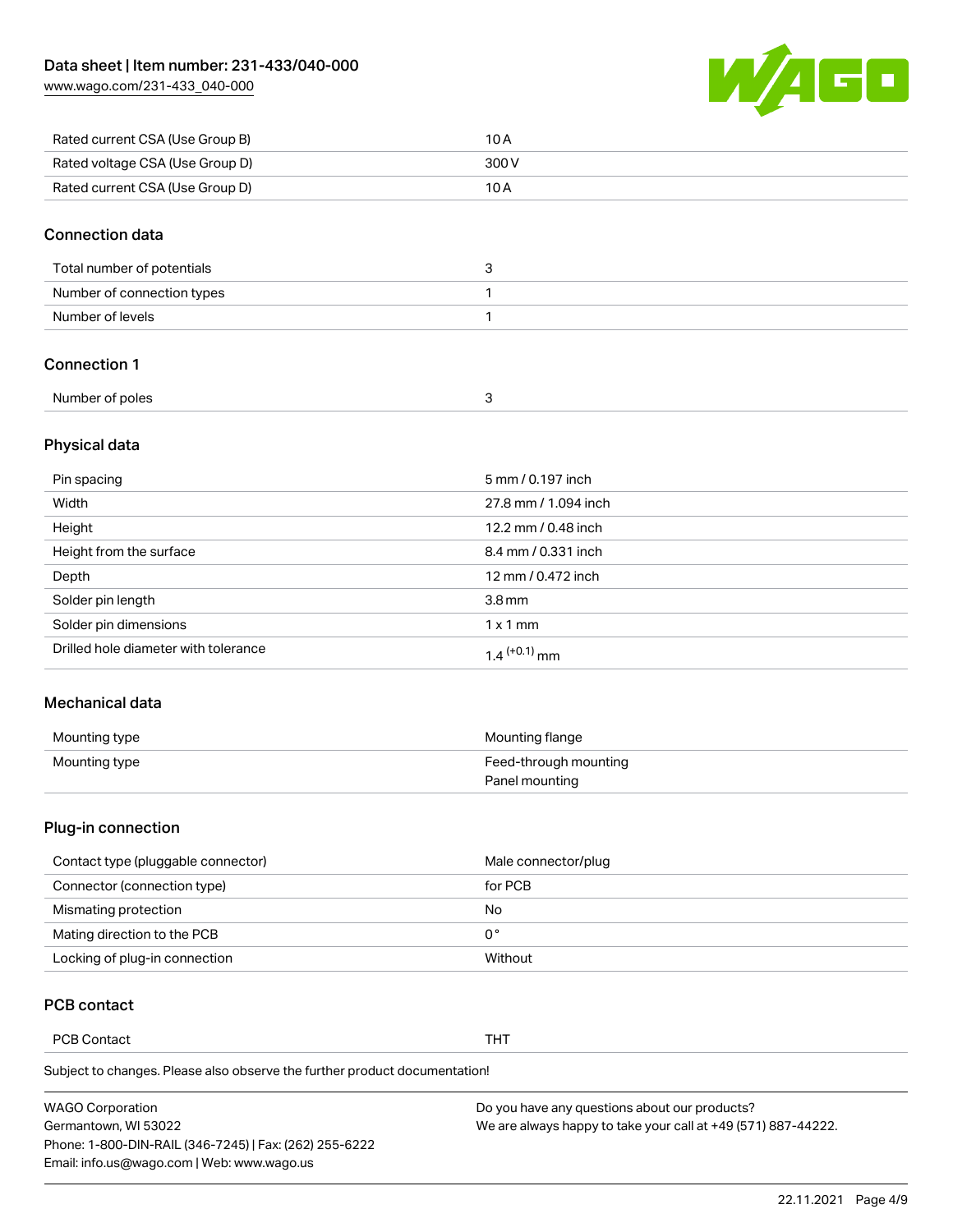[www.wago.com/231-433\\_040-000](http://www.wago.com/231-433_040-000)



| Solder pin arrangement              | over the entire male connector (in-line) |
|-------------------------------------|------------------------------------------|
| Number of solder pins per potential |                                          |

#### Material data

| Color                       | gray                                    |
|-----------------------------|-----------------------------------------|
| Material group              |                                         |
| Insulation material         | Polyamide (PA66)                        |
| Flammability class per UL94 | V <sub>0</sub>                          |
| Contact material            | Electrolytic copper ( $E_{\text{Cu}}$ ) |
| Contact plating             | tin-plated                              |
| Fire load                   | 0.038 MJ                                |
| Weight                      | 1.4g                                    |

## Environmental requirements

| Limit temperature range<br>-60…<br>the contract of the contract of the contract of the contract of the contract of the contract of the contract of | +100 °C |
|----------------------------------------------------------------------------------------------------------------------------------------------------|---------|
|----------------------------------------------------------------------------------------------------------------------------------------------------|---------|

## Commercial data

| <b>Product Group</b>  | 3 (Multi Conn. System) |
|-----------------------|------------------------|
| PU (SPU)              | 200 Stück              |
| Packaging type        | box                    |
| Country of origin     | <b>PL</b>              |
| <b>GTIN</b>           | 4044918866125          |
| Customs tariff number | 8536694040             |

## Approvals / Certificates

#### Country specific Approvals

| Logo | Approval                               | <b>Additional Approval Text</b> | Certificate<br>name |
|------|----------------------------------------|---------------------------------|---------------------|
|      | CВ<br><b>DEKRA Certification B.V.</b>  | IEC 61984                       | NL-39756            |
|      | <b>CSA</b><br>DEKRA Certification B.V. | C <sub>22.2</sub>               | LR 18677-<br>25     |

#### Ship Approvals

| Logo | Approval                                                                   | Additional Approval Text | Certificate<br>name |
|------|----------------------------------------------------------------------------|--------------------------|---------------------|
|      | Subject to changes. Please also observe the further product documentation! |                          |                     |

| <b>WAGO Corporation</b>                                | Do you have any questions about our products?                 |
|--------------------------------------------------------|---------------------------------------------------------------|
| Germantown, WI 53022                                   | We are always happy to take your call at +49 (571) 887-44222. |
| Phone: 1-800-DIN-RAIL (346-7245)   Fax: (262) 255-6222 |                                                               |
| Email: info.us@wago.com   Web: www.wago.us             |                                                               |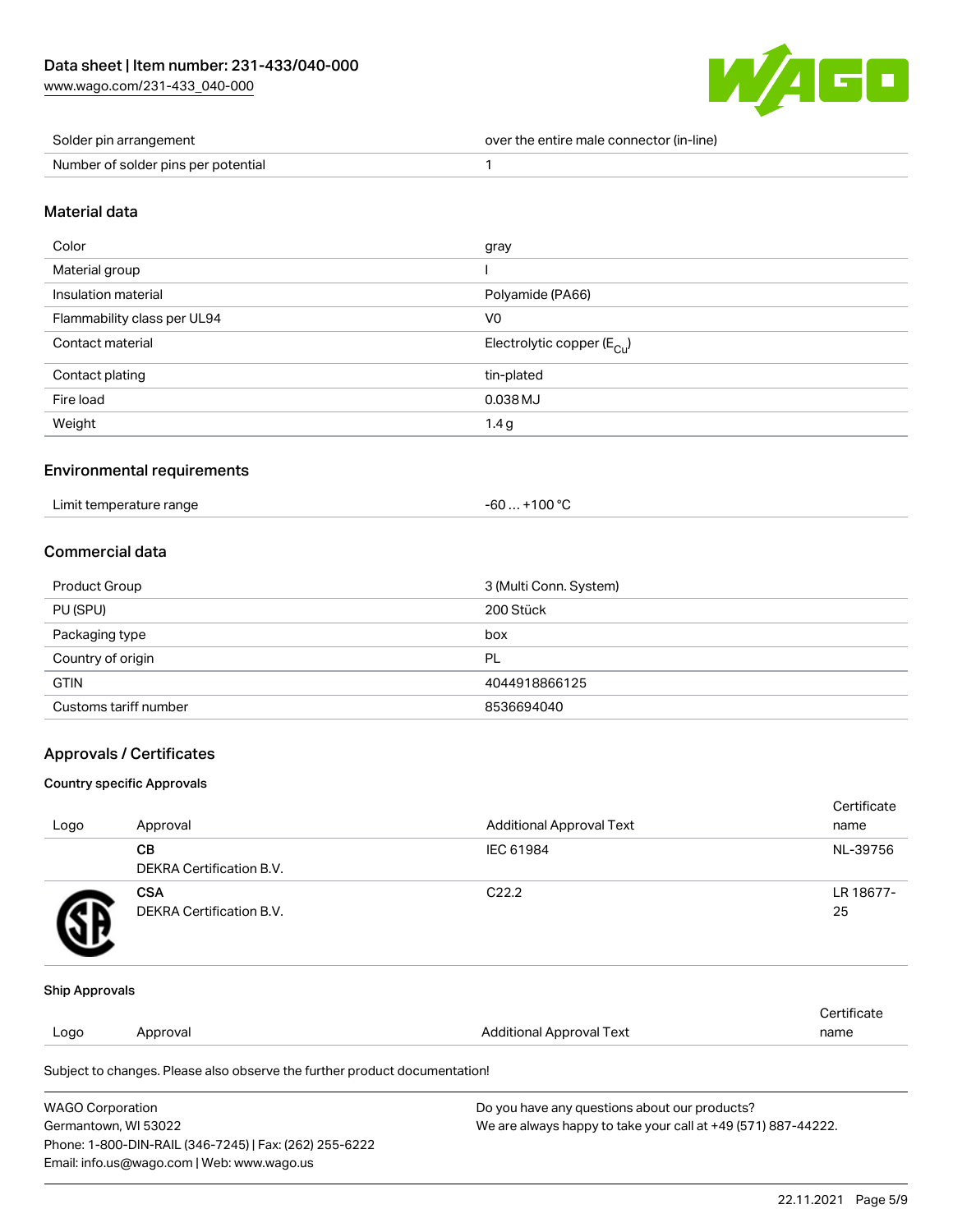## Data sheet | Item number: 231-433/040-000

[www.wago.com/231-433\\_040-000](http://www.wago.com/231-433_040-000)



| ABS                      | <b>ABS</b><br>American Bureau of Shipping |           | $19 -$<br>HG1869876-<br><b>PDA</b> |
|--------------------------|-------------------------------------------|-----------|------------------------------------|
| <b>BUREAU</b><br>VERITAS | BV<br>Bureau Veritas S.A.                 | IEC 60998 | 11915/D0<br><b>BV</b>              |
|                          | <b>DNV GL</b>                             | -         | TAE000016Z                         |
|                          | Det Norske Veritas, Germanischer Lloyd    |           |                                    |
| <b>UL-Approvals</b>      |                                           |           |                                    |

| Logo                                  | Approval                             | <b>Additional Approval Text</b> | Certificate<br>name |
|---------------------------------------|--------------------------------------|---------------------------------|---------------------|
| $\boldsymbol{\theta}$<br>$\mathcal T$ | UL<br>Underwriters Laboratories Inc. | <b>UL 1977</b>                  | E45171              |
| 8                                     | UL<br>Underwriters Laboratories Inc. | <b>UL 1059</b>                  | E45172              |

## **Counterpart**

| <b>CALLED</b> | Item no.231-103/026-000                                                       |                              |  |
|---------------|-------------------------------------------------------------------------------|------------------------------|--|
|               | Female plug; 3-pole; 12 AWG max; pin spacing 5 mm; 1 conductor per pole; gray | www.wago.com/231-103/026-000 |  |

#### Optional accessories

| Mounting             |                                                                         |                      |
|----------------------|-------------------------------------------------------------------------|----------------------|
| Mounting accessories |                                                                         |                      |
|                      | Item no.: 209-147<br>Self-tapping screw                                 | www.wago.com/209-147 |
|                      | Item no.: 231-194<br>Self-tapping screw; B 2.2x13, fixing hole 1.8 mm Ø | www.wago.com/231-194 |
|                      | Item no.: 231-195<br>Screw with nut; M2x12; for fixing element          | www.wago.com/231-195 |
|                      | Item no.: 231-295<br>Screw with nut                                     | www.wago.com/231-295 |
| Coding               |                                                                         |                      |

Subject to changes. Please also observe the further product documentation!

WAGO Corporation Germantown, WI 53022 Phone: 1-800-DIN-RAIL (346-7245) | Fax: (262) 255-6222 Email: info.us@wago.com | Web: www.wago.us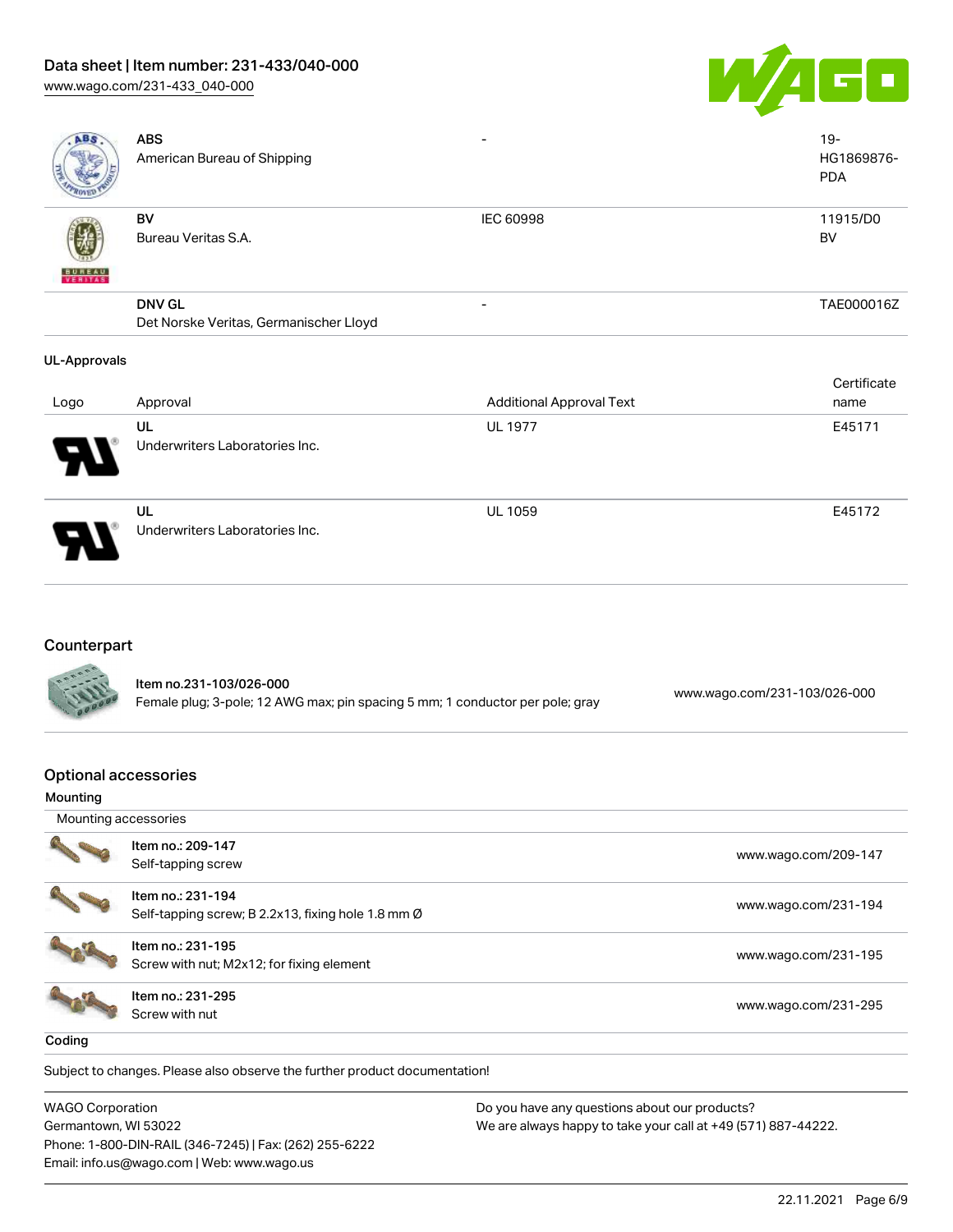Phone: 1-800-DIN-RAIL (346-7245) | Fax: (262) 255-6222

Email: info.us@wago.com | Web: www.wago.us

[www.wago.com/231-433\\_040-000](http://www.wago.com/231-433_040-000)



Intermediate plate

|                                                 | Item no.: 231-500<br>Spacer; for formation of groups; light gray                                                                                                       |            |                                                                                                                | www.wago.com/231-500 |  |
|-------------------------------------------------|------------------------------------------------------------------------------------------------------------------------------------------------------------------------|------------|----------------------------------------------------------------------------------------------------------------|----------------------|--|
| Coding                                          |                                                                                                                                                                        |            |                                                                                                                |                      |  |
|                                                 | Item no.: 231-129<br>Coding key; snap-on type; light gray                                                                                                              |            |                                                                                                                | www.wago.com/231-129 |  |
| <b>Downloads</b><br>Documentation               |                                                                                                                                                                        |            |                                                                                                                |                      |  |
| <b>Additional Information</b>                   |                                                                                                                                                                        |            |                                                                                                                |                      |  |
| Technical explanations                          |                                                                                                                                                                        | 2019 Apr 3 | pdf<br>2.0 MB                                                                                                  | Download             |  |
| <b>CAD files</b>                                |                                                                                                                                                                        |            |                                                                                                                |                      |  |
| CAD data                                        |                                                                                                                                                                        |            |                                                                                                                |                      |  |
|                                                 | 2D/3D Models 231-433/040-000                                                                                                                                           |            | <b>URL</b>                                                                                                     | Download             |  |
| <b>CAE</b> data                                 |                                                                                                                                                                        |            |                                                                                                                |                      |  |
| EPLAN Data Portal 231-433/040-000               |                                                                                                                                                                        |            | <b>URL</b>                                                                                                     | Download             |  |
|                                                 | ZUKEN Portal 231-433/040-000                                                                                                                                           |            | URL                                                                                                            | Download             |  |
|                                                 | EPLAN Data Portal 231-433/040-000                                                                                                                                      |            | <b>URL</b>                                                                                                     | Download             |  |
| <b>PCB Design</b>                               |                                                                                                                                                                        |            |                                                                                                                |                      |  |
| Symbol and Footprint 231-433/040-000            |                                                                                                                                                                        |            | URL                                                                                                            | Download             |  |
|                                                 | CAx data for your PCB design, consisting of "schematic symbols and PCB footprints",<br>allow easy integration of the WAGO component into your development environment. |            |                                                                                                                |                      |  |
| <b>Supported formats:</b>                       |                                                                                                                                                                        |            |                                                                                                                |                      |  |
| ш                                               | Accel EDA 14 & 15                                                                                                                                                      |            |                                                                                                                |                      |  |
|                                                 | Altium 6 to current version                                                                                                                                            |            |                                                                                                                |                      |  |
| п                                               | Cadence Allegro                                                                                                                                                        |            |                                                                                                                |                      |  |
|                                                 | DesignSpark                                                                                                                                                            |            |                                                                                                                |                      |  |
|                                                 | Eagle Libraries                                                                                                                                                        |            |                                                                                                                |                      |  |
| KiCad                                           |                                                                                                                                                                        |            |                                                                                                                |                      |  |
|                                                 | Subject to changes. Please also observe the further product documentation!                                                                                             |            |                                                                                                                |                      |  |
| <b>WAGO Corporation</b><br>Germantown, WI 53022 |                                                                                                                                                                        |            | Do you have any questions about our products?<br>We are always happy to take your call at +49 (571) 887-44222. |                      |  |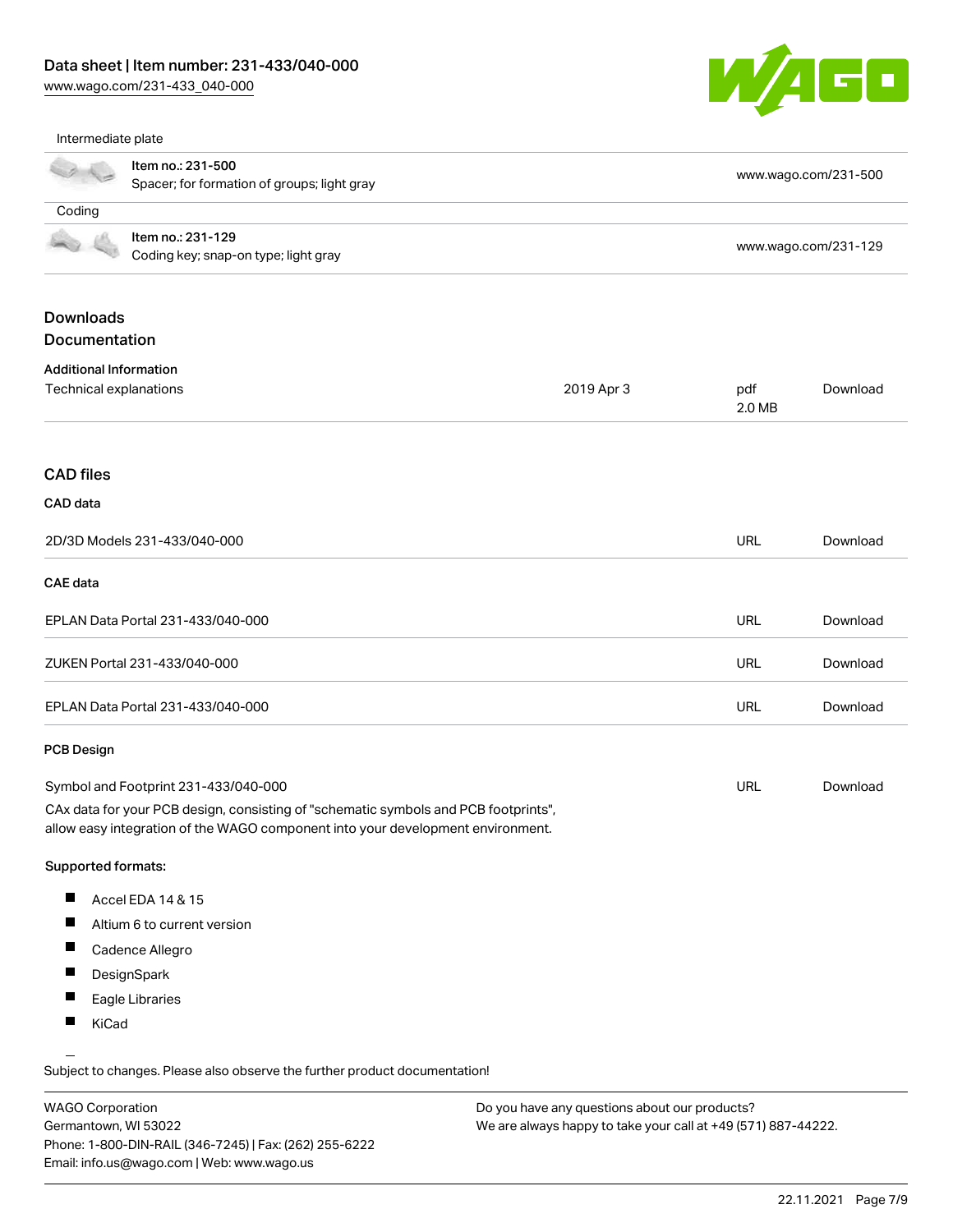$\sqrt{4}$  G  $\Box$ 

- $\blacksquare$ Mentor Graphics BoardStation
- $\blacksquare$ Mentor Graphics Design Architect
- $\blacksquare$ Mentor Graphics Design Expedition 99 and 2000
- $\blacksquare$ OrCAD 9.X PCB and Capture
- П PADS PowerPCB 3, 3.5, 4.X, and 5.X
- П PADS PowerPCB and PowerLogic 3.0
- П PCAD 2000, 2001, 2002, 2004, and 2006
- $\blacksquare$ Pulsonix 8.5 or newer
- $\blacksquare$ **STL**
- $\blacksquare$ 3D STEP
- $\blacksquare$ TARGET 3001!
- $\blacksquare$ View Logic ViewDraw
- $\blacksquare$ Quadcept
- $\blacksquare$ Zuken CadStar 3 and 4
- П Zuken CR-5000 and CR-8000

PCB Component Libraries (EDA), PCB CAD Library Ultra Librarian

#### Environmental Product Compliance

#### Compliance Search

Environmental Product Compliance 231-433/040-000 THT male header; 1.0 x 1.0 mm solder pin; angled; clamping collar; Pin spacing 5 mm; 3-pole; gray URL [Download](https://www.wago.com/global/d/ComplianceLinkMediaContainer_231-433_040-000)

### Installation Notes



Coding a male header – fitting coding key(s).

Subject to changes. Please also observe the further product documentation! Product family

WAGO Corporation Germantown, WI 53022 Phone: 1-800-DIN-RAIL (346-7245) | Fax: (262) 255-6222 Email: info.us@wago.com | Web: www.wago.us